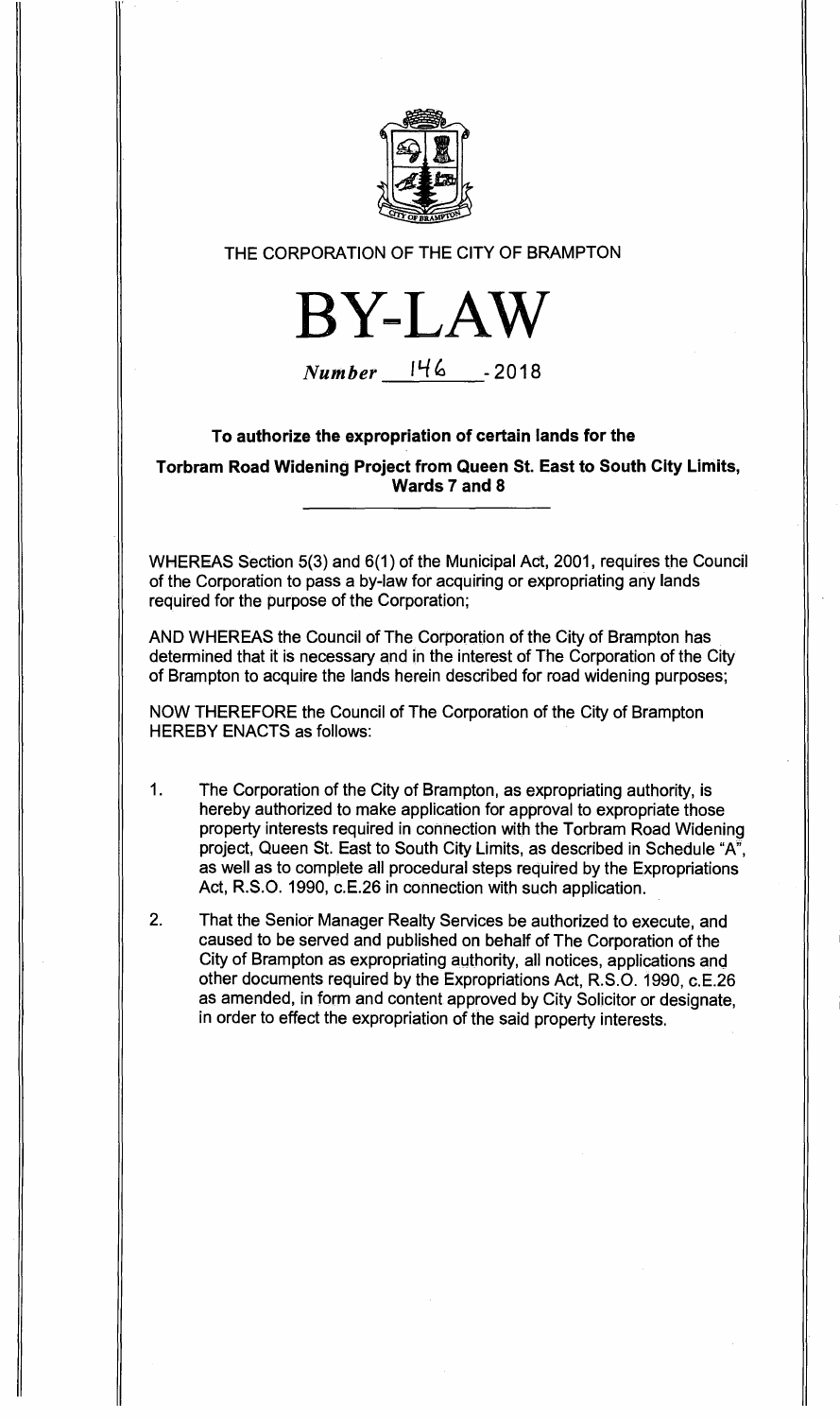$\bar{z}$ 

ENACTED and PASSED this 11<sup>th</sup> day of July, 2018.



(AR08500)

 $\mathcal{L}$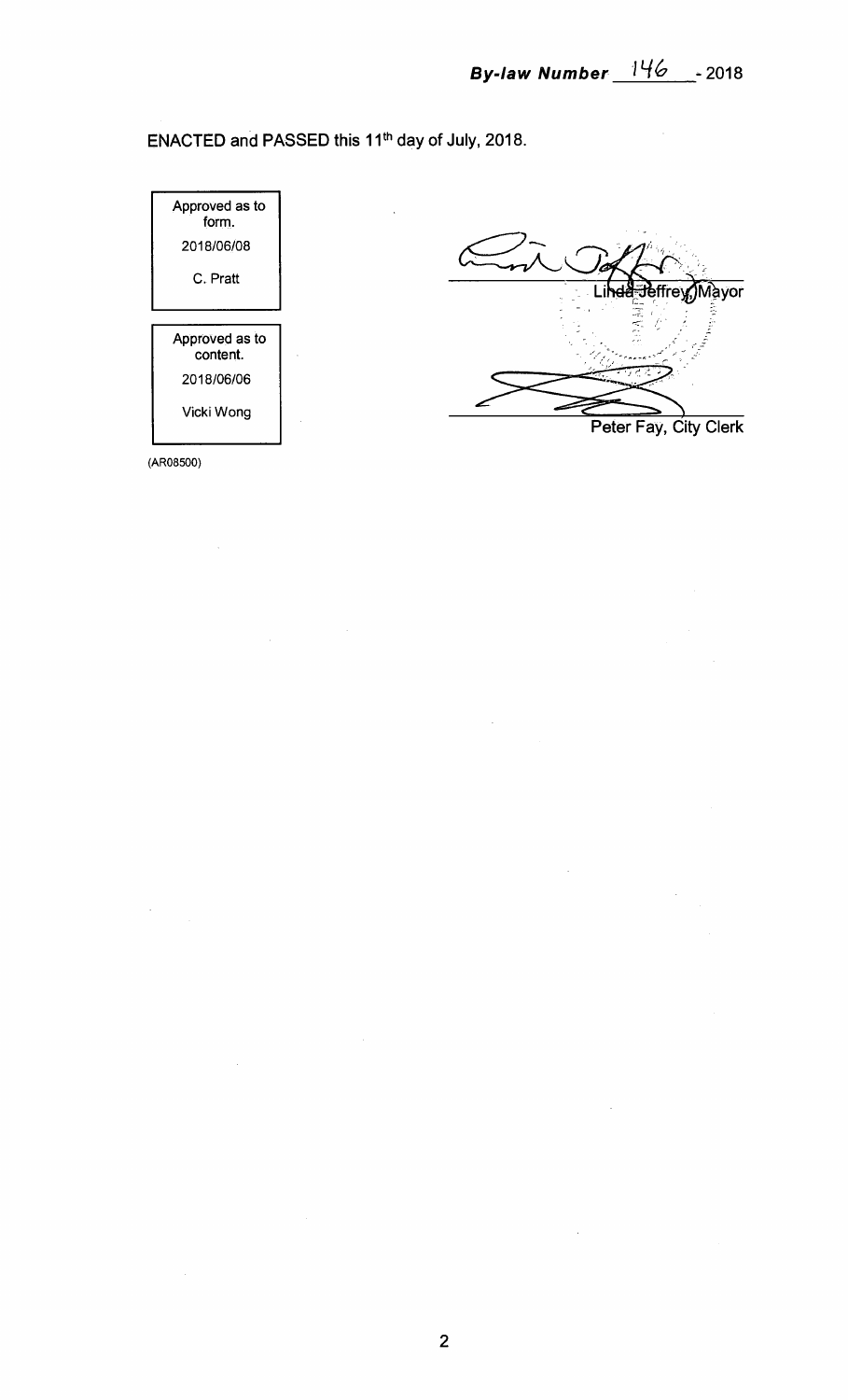## **SCHEDULE "A"**

## **Summary of Property Interests to be Expropriated in Connection with the Torbram Road Widening from Queen Street East to South City Limits**

| <b>Municipal Address and</b><br><b>PIN</b> | <b>Property Description (Legal</b><br><b>Description</b> )                                   | <b>Property Interests</b><br><b>Required</b>            | <b>Reference</b><br><b>Plan and</b><br>Part(s)                              |
|--------------------------------------------|----------------------------------------------------------------------------------------------|---------------------------------------------------------|-----------------------------------------------------------------------------|
| 9195 Torbram Road<br>PIN 14207-0036        | Part Lot 6, Con 6, EHS<br>Chinguacousy Save and Except<br>Part 3 and 4, 43R-20449            | Permanent Hydro<br>Easement                             | Part 4 on<br>Plan 43R-<br>37770                                             |
| 9195 Torbram Road<br>PIN 14207-0153        | Part Block 1, Plan 43M-875,<br>designated as Parts 1, 4 and 5,<br>43R25906                   | Permanent Hydro<br>Easement                             | Parts 1, 2<br>and 3 on<br>Plan 43R-<br>37770                                |
| 9185 Torbram Road<br>PIN 14207-0039        | Part of Lot 6, Con 6, EHS,<br>Chinguacousy, Designated as<br>Parts 1 & 2, 43R-11127          | <b>Fee Simple</b><br><b>Permanent Hydro</b><br>Easement | Parts 11 and<br>12<br>Parts 9, 10,<br>13 and 14<br>All on Plan<br>43R-37770 |
| 9185 Torbram Road<br>PIN 14207-0040        | Part of Lot 6, Con 6, EHS,<br>Chinguacousy, as in RO601361<br><b>Except Part 1, 43R-4065</b> | Fee Simple<br>Permanent Hydro<br>Easement               | Part 17 on<br>Plan<br>43R-37770<br>Parts 15 and<br>16 on Plan<br>43R-37770  |
| 2200 Queen Street East<br>PIN 14197-0104   | Part Lot 6, Con 5 EHS<br>Chinguacousy, Designated as<br>Part 2, 43R-10619                    | <b>Fee Simple</b>                                       | Part 27 on<br>Plan<br>43R-37770                                             |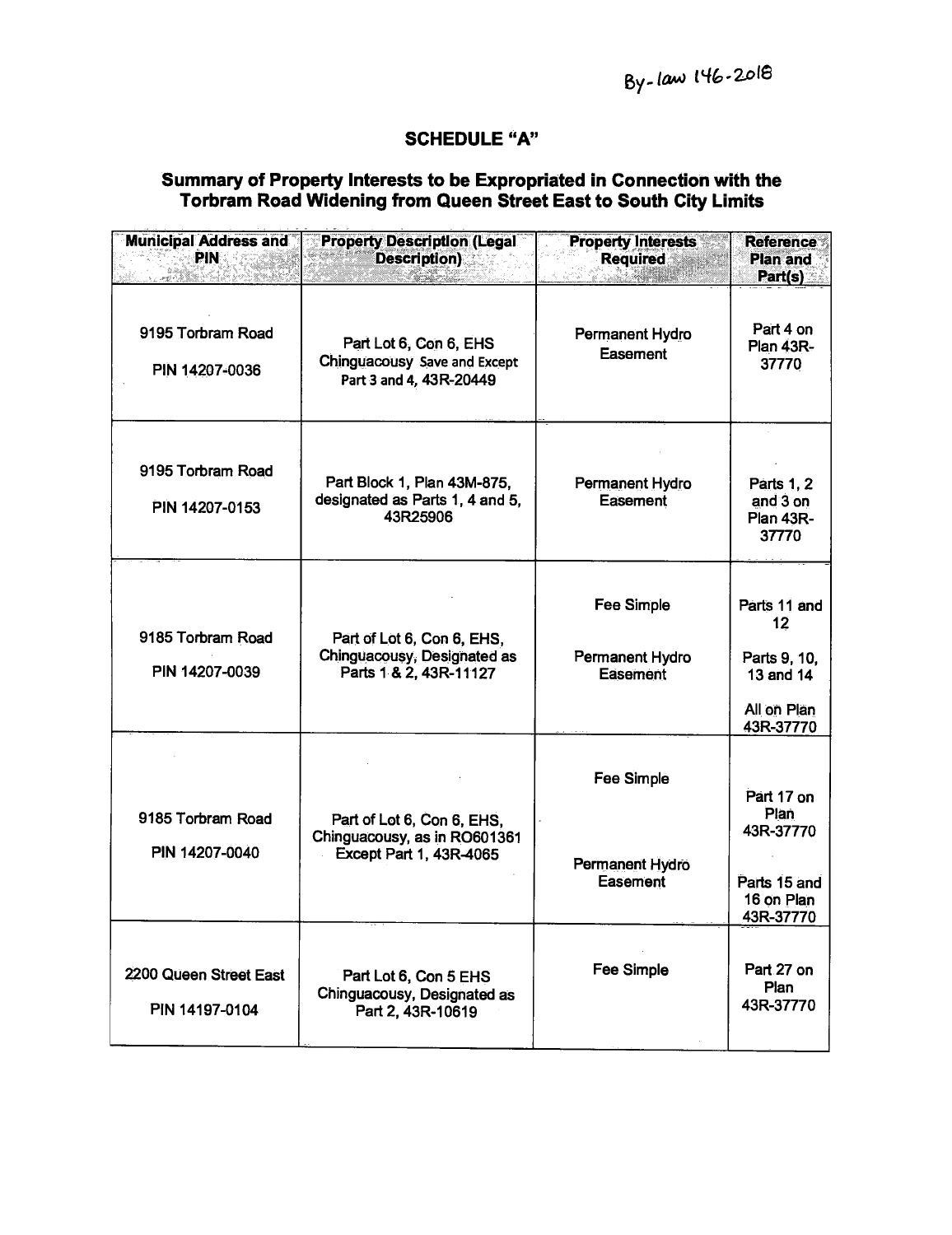$\frac{1}{2} \sum_{i=1}^{n} \frac{1}{2} \sum_{j=1}^{n} \frac{1}{2} \sum_{j=1}^{n} \frac{1}{2} \sum_{j=1}^{n} \frac{1}{2} \sum_{j=1}^{n} \frac{1}{2} \sum_{j=1}^{n} \frac{1}{2} \sum_{j=1}^{n} \frac{1}{2} \sum_{j=1}^{n} \frac{1}{2} \sum_{j=1}^{n} \frac{1}{2} \sum_{j=1}^{n} \frac{1}{2} \sum_{j=1}^{n} \frac{1}{2} \sum_{j=1}^{n} \frac{1}{2} \sum_{j=1}^{n$ 

| <b>Municipal Address and</b><br><b>PIN</b> | <b>Property Description (Legal</b><br><b>Description</b> )                                                   | <b>Property Interests</b><br><b>Required</b> | <b>Reference</b><br>Plan and<br>Part(s)                                                                                                                                                                                                                                                                                                                                                                                                  |
|--------------------------------------------|--------------------------------------------------------------------------------------------------------------|----------------------------------------------|------------------------------------------------------------------------------------------------------------------------------------------------------------------------------------------------------------------------------------------------------------------------------------------------------------------------------------------------------------------------------------------------------------------------------------------|
| 8925 Torbram Road<br>PIN 14024-0249        | Part Blocks B and W Plan 977<br>Chinguacousy, Designated as<br>Parts 1, 2, 22 to 38, 43R-34972,              | <b>Permanent Hydro</b><br><b>Easement</b>    | Parts 1, 3, 4,<br>6, 8, 9, 10,<br>11, 12, 15,<br>16, 17, 18,<br>20, 21, 22,<br>23 and 24<br>on Plan<br>43R-37768                                                                                                                                                                                                                                                                                                                         |
| 8875 Torbram Road<br>PIN 14024-0250        | Part Blocks B and W Plan 977<br>Chinguacousy, Designated as<br>Parts 3 To 21, 39 To 73, 83, 84,<br>43R-34972 | Fee Simple<br>Permanent Hydro<br>Easement    | Parts 37, 38,<br>50, 51 and<br>52, on Plan<br>43R-37768<br>Parts 25, 26,<br>27, 28, 29,<br>30, 31, 32,<br>33, 34, 35,<br>36, 39, 40,<br>41, 42, 43,<br>44, 45, 46,<br>47, 48, 49,<br>53, 54, 55,<br>56, 57, 58,<br>59, 60, 61,<br>62, 63, 64,<br>65, 66, 67,<br>68, 69, 70,<br>71, 72, 73,<br>74, 75, 76,<br>77, 78, 79,<br>80, 81, 82,<br>83, 84, 85,<br>86, 87, 88,<br>89, 90, 91,<br>92, 93, 94,<br>95 and 96<br>on Plan<br>43R-37768 |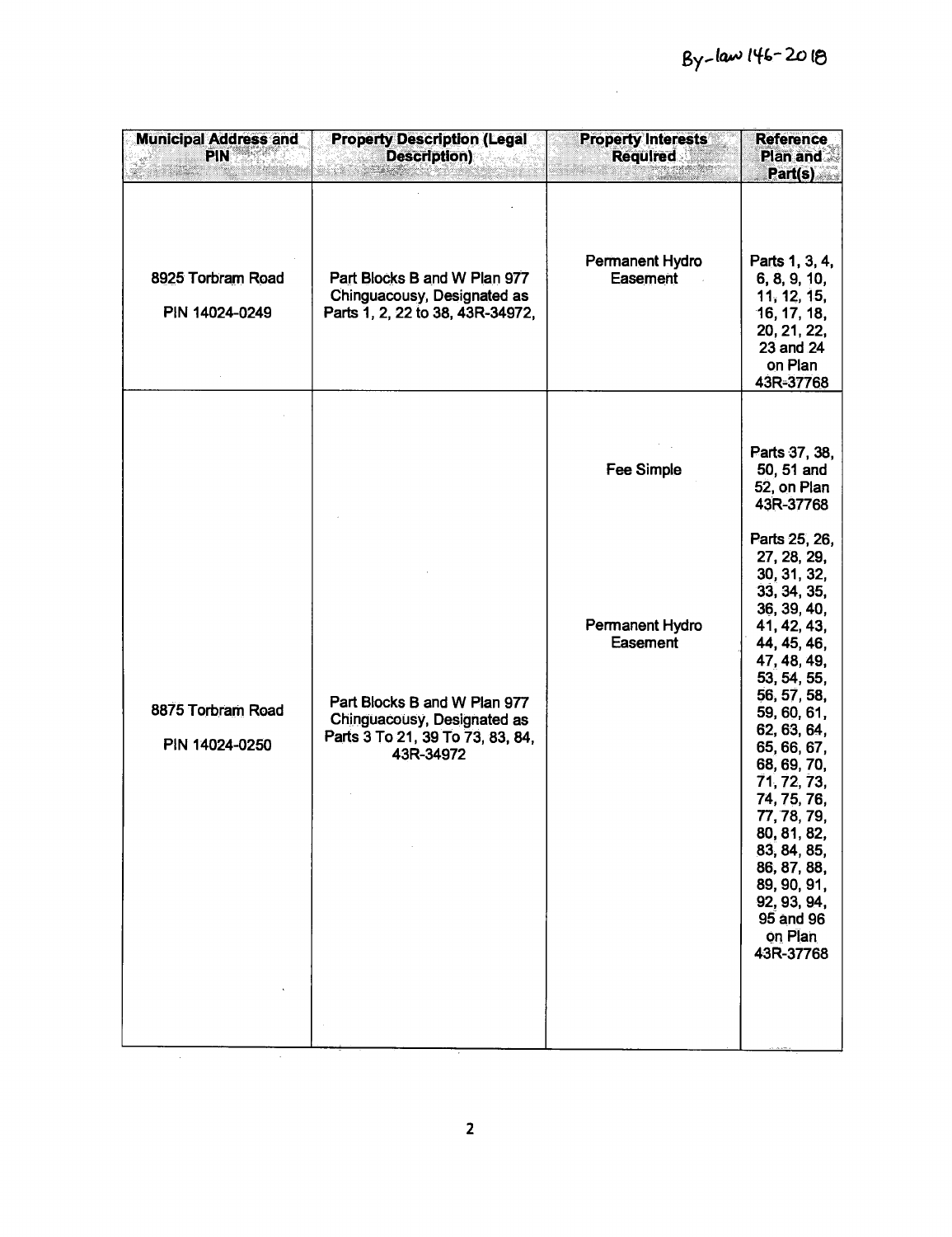| <b>Municipal Address and</b><br>∂PIN.<br>a <b>girl</b> e a con | <b>Property Description (Legal</b><br><b>Example Secription</b> )<br><u> Saman a Calendar Calendar (1996-1997)</u>                                                        | <b>Property Interests</b><br>Required <b>Required</b><br>dalah kalendar dan menarkat | <b>Reference</b><br>Plan and<br>Part(s)                                                                 |
|----------------------------------------------------------------|---------------------------------------------------------------------------------------------------------------------------------------------------------------------------|--------------------------------------------------------------------------------------|---------------------------------------------------------------------------------------------------------|
| 250 Summerlea Road<br>PIN 14024-0005                           | Part Blocks A and V Plan 977<br>Chinguacousy; Designated as<br>Part 1, 43R-979, Part 1, 43R-<br>4313, Parts 1 & 2, 43R-7426,<br>Parts 1 & 2, 43R-7602, Part 2,<br>43R9654 | Fee Simple<br>Permanent Hydro<br>Easement                                            | Part 1<br>Parts 2, 3, 4,<br>5, 6, 7, 8<br>and 9<br>All on Plan<br>43R-37766                             |
| 8705 Torbram Road<br>PIN 14024-0228                            | Part Blocks A and V, Plan 977,<br>Designated as Parts 2, 3, 4,<br>43R25437                                                                                                | Permanent Hydro<br>Easement                                                          | Parts 10,11<br>and 12, Plan<br>43R-37766                                                                |
| 8705 Torbram Road<br>PIN 14024-0230                            | Part Blocks A and V, Plan 977                                                                                                                                             | Fee Simple<br>Permanent Hydro<br>Easement                                            | Part 13 and<br>20<br>Parts 14, 15,<br>16, 17, 18,<br>19, 21, 22<br>and $23$<br>All on Plan<br>43R-37766 |
| 1000 Clark Boulevard<br>PIN 14024-0015                         | Part Blocks A, LL and V, Plan<br>977 Chinguacousy, Designated<br>as Parts 1 & 2, 43R-8602,<br>designated as Parts 1 & 2, 43R-<br>10026                                    | Fee Simple<br>Permanent Hydro<br>Easement                                            | Parts 24 and<br>25<br>Parts 26, 27,<br>28, 29, 30,<br>31, 32 and<br>33<br>All on Plan<br>43R-37766      |

 $\mathcal{L}^{\text{max}}_{\text{max}}$  and  $\mathcal{L}^{\text{max}}_{\text{max}}$ 

 $\label{eq:2} \mathcal{L} = \mathcal{L} \left( \mathcal{L} \right) \left( \mathcal{L} \right) \left( \mathcal{L} \right) \left( \mathcal{L} \right)$ 

 $\label{eq:1} \frac{1}{\sqrt{2\pi}}\int_{0}^{\infty}\frac{1}{\sqrt{2\pi}}\left(\frac{1}{\sqrt{2\pi}}\right)^{2}d\mu_{\rm{eff}}$ 

 $\mathcal{L}^{\text{max}}_{\text{max}}$ 

 $\label{eq:2.1} \frac{1}{\sqrt{2\pi}}\int_{\mathbb{R}^3}\frac{d\mu}{\sqrt{2\pi}}\left(\frac{d\mu}{\mu}\right)^2\frac{d\mu}{\sqrt{2\pi}}\frac{d\mu}{\sqrt{2\pi}}\frac{d\mu}{\sqrt{2\pi}}\frac{d\mu}{\sqrt{2\pi}}\frac{d\mu}{\sqrt{2\pi}}\frac{d\mu}{\sqrt{2\pi}}\frac{d\mu}{\sqrt{2\pi}}\frac{d\mu}{\sqrt{2\pi}}\frac{d\mu}{\sqrt{2\pi}}\frac{d\mu}{\sqrt{2\pi}}\frac{d\mu}{\sqrt{2\pi}}\frac{d\$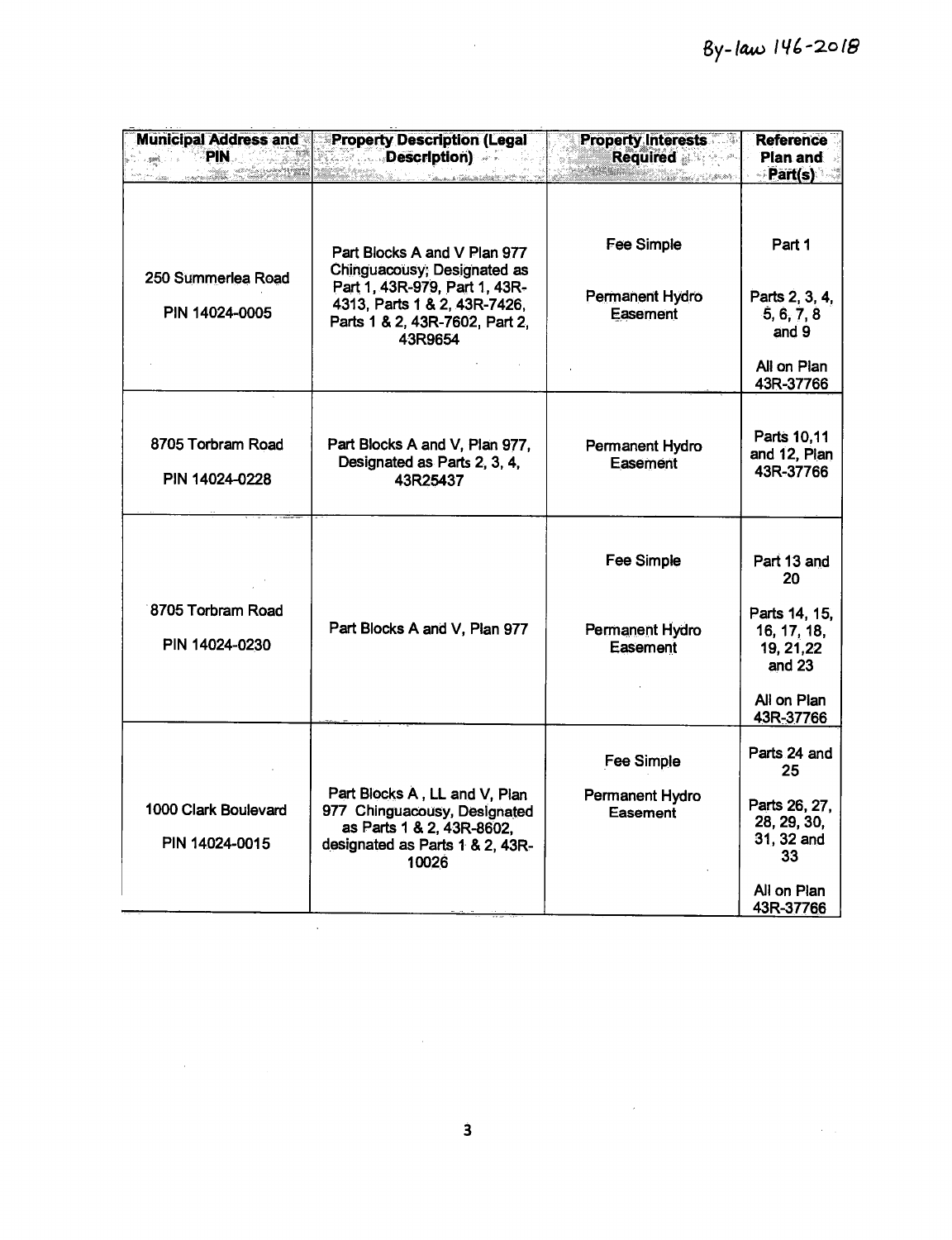$\label{eq:2} \frac{1}{\sqrt{2}}\left(\frac{1}{\sqrt{2}}\right)^{2} \frac{1}{\sqrt{2}}\left(\frac{1}{\sqrt{2}}\right)^{2}$ 

| <b>Municipal Address and</b><br><b>PIN</b> | <b>Property Description (Legal **</b><br><b>Description</b> )<br><b>Altanalia</b>                                                                                    | <b>Property Interests</b><br><b>Required</b><br><b>Imalactic Agent</b> | Reference<br><b>Plan and</b><br>Part(s)                              |
|--------------------------------------------|----------------------------------------------------------------------------------------------------------------------------------------------------------------------|------------------------------------------------------------------------|----------------------------------------------------------------------|
|                                            |                                                                                                                                                                      | Fee Simple                                                             | Parts 1 and<br>7                                                     |
| 1055 Clark Boulevard<br>PIN 14025-0005     | Part Blocks MM, S and U, PL<br>977 Chinguacousy, Designated<br>as Parts 1 & 2, 43R-1703,<br>Designated as Parts 1 to 5,<br>43R8974, Designated as Part 1,<br>43R1361 | Permanent Hydro<br>Easement                                            | Parts 2, 3, 4,<br>5, 6, 8, 9,<br>10, 11, 12,<br>13, 14, 15<br>and 16 |
|                                            |                                                                                                                                                                      |                                                                        | All on Plan<br>43R-37767                                             |
|                                            |                                                                                                                                                                      | <b>Fee Simple</b>                                                      | Part 29                                                              |
| 8555 Clark Boulevard<br>PIN 14025-0031     | Part Blocks S and U Plan 977<br>Chinguacousy, Designated as<br>Parts 1 to 3, 43R-14683                                                                               | Permanent Hydro<br>Easement                                            | Parts 19, 20,<br>21, 22, 23,<br>24, 25, 26,<br>27 and 28             |
|                                            |                                                                                                                                                                      |                                                                        | All on Plan<br>43R-37767                                             |
|                                            |                                                                                                                                                                      | Fee Simple                                                             | Parts 1 and<br>14                                                    |
| 240 Nuggett Court<br>PIN 14025-0029        | Part Blocks S and U Plan 977<br>Chinguacousy                                                                                                                         | Permanent Hydro<br>Easement                                            | Parts 2, 3, 4,<br>5, 6, 7, 8, 9,<br>10, 11, 12,<br>13, 15 and<br>16  |
|                                            |                                                                                                                                                                      |                                                                        | All on Plan<br>43R-37765                                             |

 $\mathcal{L}_{\mathrm{max}}$ 

 $\sim 10^6$ 

 $\mathcal{L}_{\text{max}}$  $\frac{1}{2}$  ,  $\frac{1}{2}$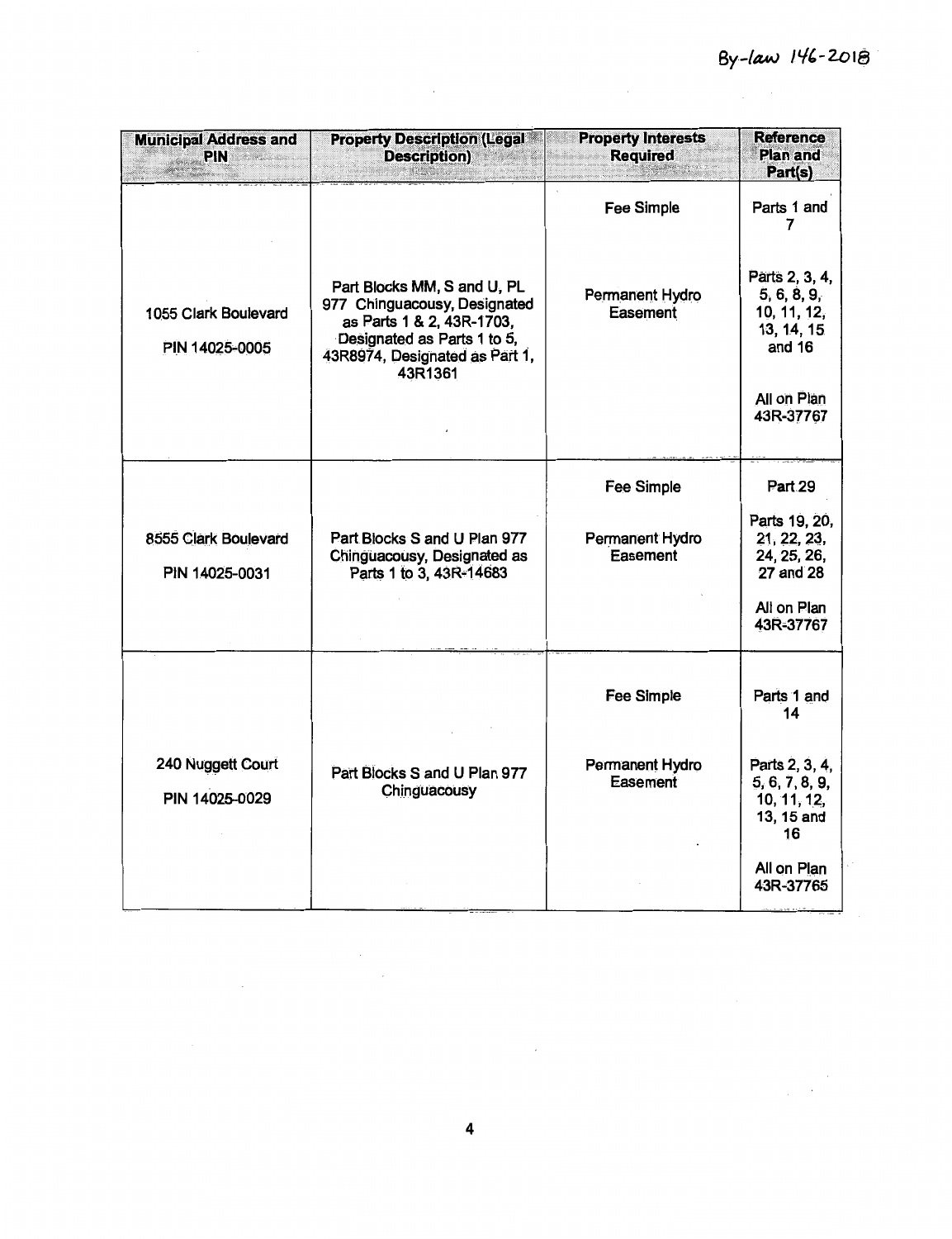| <b>Municipal Address and</b><br><b>Example PIN</b> 2005<br>San Arabi (n. | <b>Property Description (Legal</b><br><b>Example Description</b><br>ATA MANARA ANG MANARA | <b>Property Interests</b><br><b>Required</b>     | <b>Reference</b><br>Plan and<br>Part(s)                                                                                              |
|--------------------------------------------------------------------------|-------------------------------------------------------------------------------------------|--------------------------------------------------|--------------------------------------------------------------------------------------------------------------------------------------|
| 140 Nuggett Court<br>PIN 14025-0028                                      | Part Blocks S and U Plan 977<br>Chinguacousy, Designated as<br>Parts 1 to 4, 43R-15880    | <b>Fee Simple</b><br>Permanent Hydro<br>Easement | Parts 17, 18<br>and 23<br>Parts 19,<br>20, 21, 22,<br>24, 25, 26,<br>27, 28, 29,<br>30, 31, 32<br>and 33<br>All on Plan<br>43R-37765 |
| 116 Nuggett Court<br>PIN 14025-0027                                      | Part Block S and U Plan 977<br>Chinguacousy, Designated as<br>Parts 22 & 23, 43R-14908    | <b>Fee Simple</b><br>Permanent Hydro<br>Easement | Parts 34 and<br>36<br>Parts 35, 37,<br>38, 39, 40,<br>41, 42, 43<br>and $44$<br>All on Plan<br>43R-37765                             |
| 66 Nuggett Court<br>PIN 14025-0026                                       | Part Block S and U Plan 977<br>Chinguacousy, Designated as<br>Parts 24 & 25, 43R-14908    | Permanent Hydro<br><b>Easement</b>               | Parts 45, 46<br>and 47, on<br><b>Plan 43R-</b><br>37765                                                                              |
| 54 Nuggett Court<br>PIN 14025-0025                                       | Part Block S and U Plan 977<br>Chinguacousy, Designated as<br>Parts 26 & 28, 43R-14908,   | Permanent Hydro<br>Easement                      | Parts 48, 49<br>and 50,on<br><b>Plan 43R-</b><br>37765                                                                               |

 $\mathcal{L}^{\text{max}}_{\text{max}}$  and  $\mathcal{L}^{\text{max}}_{\text{max}}$ 

 $\mathcal{L}^{\mathcal{L}}(\mathcal{L}^{\mathcal{L}})$  and  $\mathcal{L}^{\mathcal{L}}(\mathcal{L}^{\mathcal{L}})$  and  $\mathcal{L}^{\mathcal{L}}(\mathcal{L}^{\mathcal{L}})$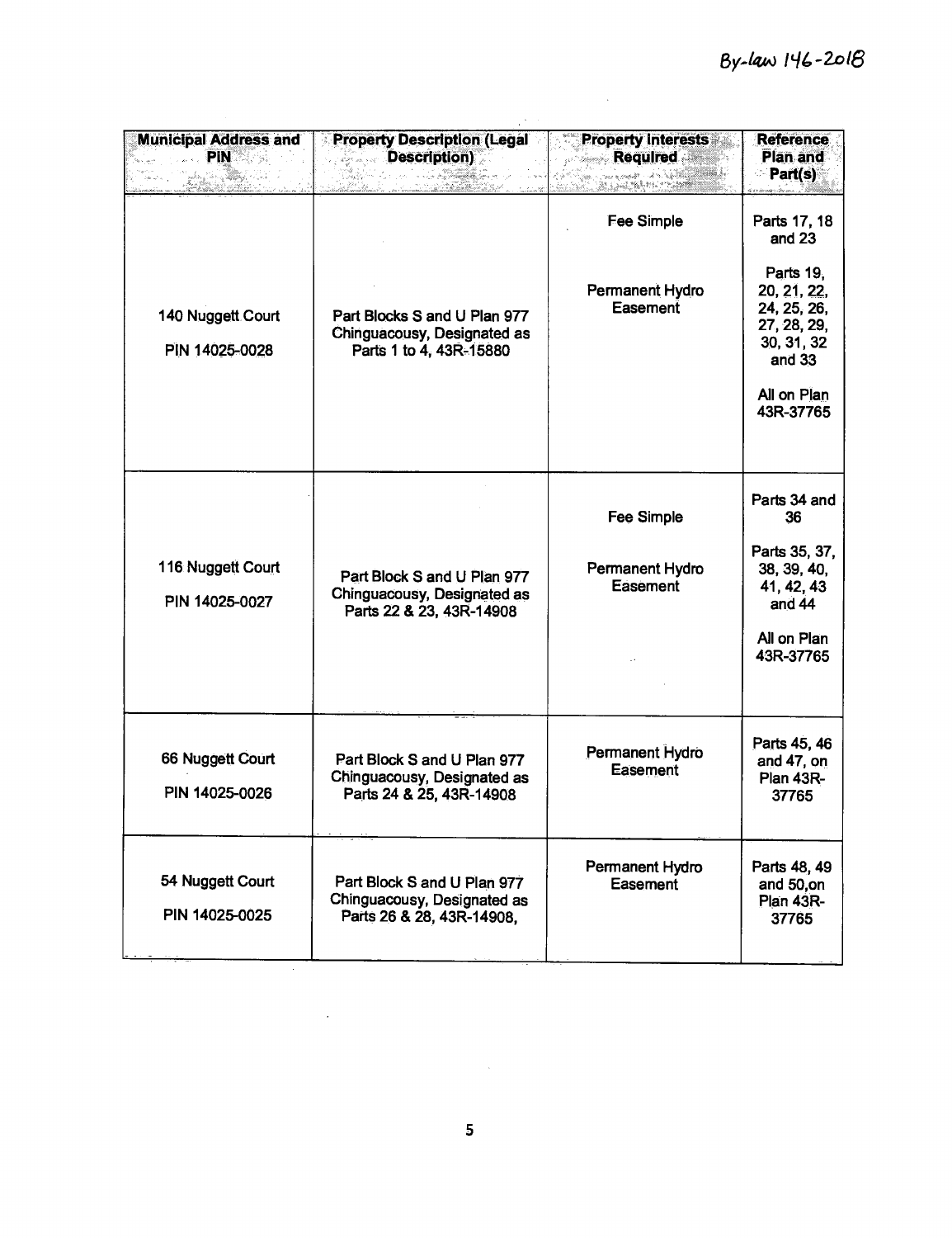$\mathcal{L}^{\text{max}}_{\text{max}}$  , where  $\mathcal{L}^{\text{max}}_{\text{max}}$ 

| <b>Municipal Address and</b><br><b>PIN?</b><br>tin Andria | <b>Property Description (Legal)</b><br>Description) <b>Description</b><br><b>GASA BALDA</b> IN               | <b>Property Interests</b><br><b>Required</b><br>an ang kalalahan na mga mga | <b>Reference</b><br><b>Plan and</b><br>Part(s)                                                                                           |
|-----------------------------------------------------------|--------------------------------------------------------------------------------------------------------------|-----------------------------------------------------------------------------|------------------------------------------------------------------------------------------------------------------------------------------|
| <b>10 Bramhurst Avenue</b><br>PIN 19356-0001              | Part of the common elements,<br>Peel Condominium Plan No. 356                                                | Permanent Hydro<br>Easement                                                 | Parts 51, 52,<br>53, 54, 55,<br>56, 57, 58,<br>59, 60 and<br>61, on Plan<br>43R-37765                                                    |
| 8550 Torbram Road<br>PIN 19347-0000                       | Part of the common elements,<br>Peel Condominium Plan No. 347                                                | <b>Fee Simple</b><br>Permanent Hydro<br>Easement                            | Part 33 on<br>Plan<br>43R-37767<br>Parts 31 and<br>34 on Plan<br>43R-37767                                                               |
| 8450 Torbram Road<br>PIN 14204-0488                       | Part Block A Plan 809,<br>Designated as Part 1 Plan 43R-<br>22527, Save & Except Parts 1, 2<br>& 3 43R-29066 | Fee Simple<br>Permanent Hydro<br>Easement                                   | Part 62<br>Parts 65 and<br>66<br>All on Plan<br>43R-37765                                                                                |
| 152 East Drive<br>PIN 14202-0261                          | Part Block B, I and N Plan 848,<br>(Chinguacousy), Designated as<br>Parts 1, 2 & 3, 43R-9054                 | Fee Simple<br>Permanent Hydro<br><b>Easement</b>                            | Parts 29 and<br>35<br>Parts 26, 27,<br>28, 30, 31,<br>32, 33, 34,<br>36, 37, 39,<br>40, 41, 42,<br>43 and 44<br>All on Plan<br>43R-37764 |

 $\label{eq:2.1} \frac{1}{2} \sum_{i=1}^n \frac{1}{2} \sum_{j=1}^n \frac{1}{2} \sum_{j=1}^n \frac{1}{2} \sum_{j=1}^n \frac{1}{2} \sum_{j=1}^n \frac{1}{2} \sum_{j=1}^n \frac{1}{2} \sum_{j=1}^n \frac{1}{2} \sum_{j=1}^n \frac{1}{2} \sum_{j=1}^n \frac{1}{2} \sum_{j=1}^n \frac{1}{2} \sum_{j=1}^n \frac{1}{2} \sum_{j=1}^n \frac{1}{2} \sum_{j=1}^n \frac{$ 

 $\label{eq:2.1} \frac{1}{\sqrt{2}}\int_{\mathbb{R}^3}\frac{1}{\sqrt{2}}\left(\frac{1}{\sqrt{2}}\right)^2\frac{1}{\sqrt{2}}\left(\frac{1}{\sqrt{2}}\right)^2\frac{1}{\sqrt{2}}\left(\frac{1}{\sqrt{2}}\right)^2.$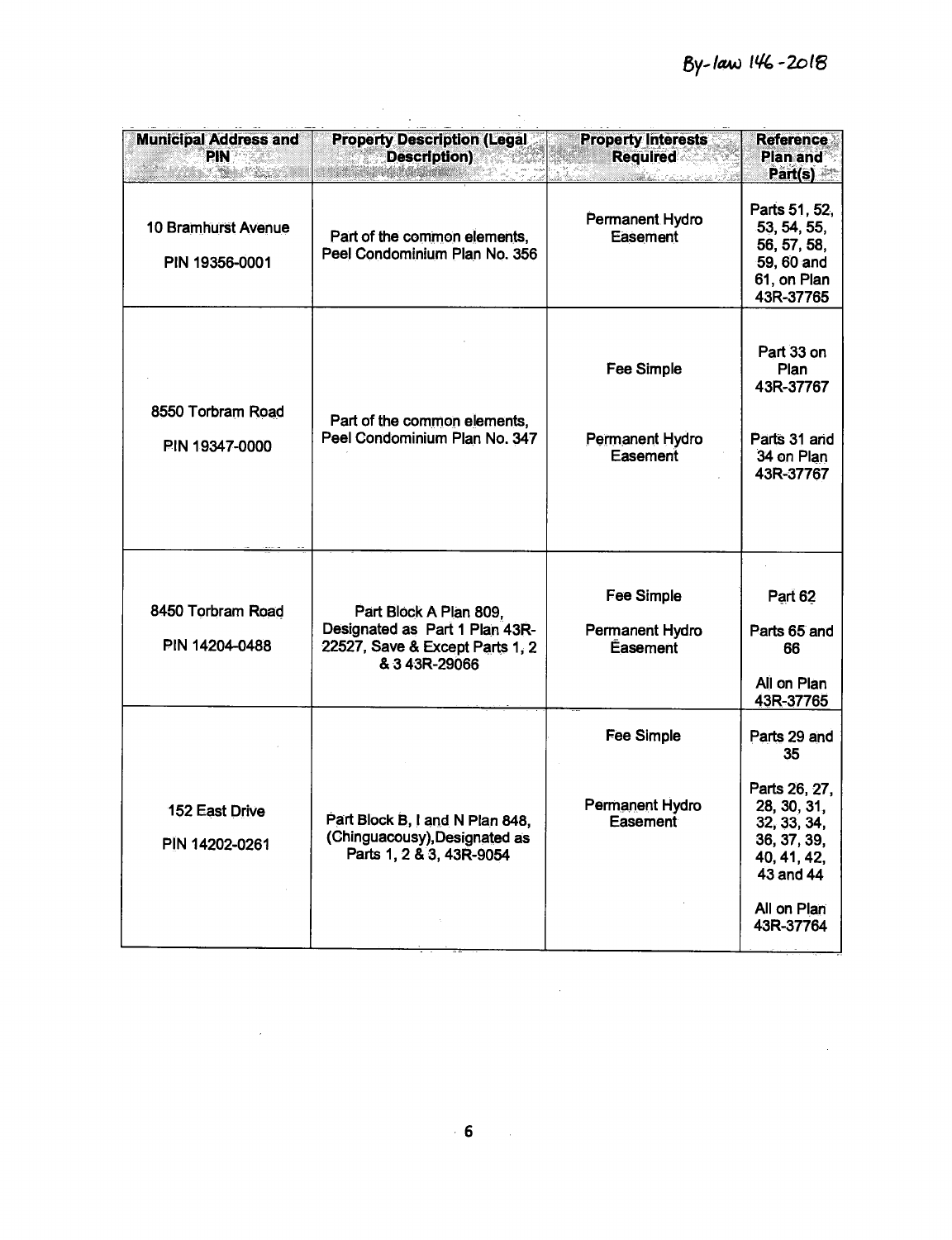| <b>Municipal Address and</b><br>$\text{PIN}_{\text{excess}(\text{c},\text{c})}$ | <b>Property Description (Legal **</b><br><b>Example School</b> Description)                                                 | <b>Property Interests</b><br><b>Required</b><br>$\{g_{1},\ldots,g_{n}\} \leq C \leq C \leq C \leq \frac{1}{2} \sum_{i=1}^{n} \sum_{j=1}^{n} \sum_{j=1}^{n} \sum_{j=1}^{n} \sum_{j=1}^{n} \sum_{j=1}^{n} \sum_{j=1}^{n} \sum_{j=1}^{n} \sum_{j=1}^{n} \sum_{j=1}^{n} \sum_{j=1}^{n} \sum_{j=1}^{n} \sum_{j=1}^{n} \sum_{j=1}^{n} \sum_{j=1}^{n} \sum_{j=1}^{n} \sum_{j=1}^{n} \sum_{j=1}^{n} \sum_{j$ | Reference<br>Plan and<br>Part(s)                                 |
|---------------------------------------------------------------------------------|-----------------------------------------------------------------------------------------------------------------------------|------------------------------------------------------------------------------------------------------------------------------------------------------------------------------------------------------------------------------------------------------------------------------------------------------------------------------------------------------------------------------------------------------|------------------------------------------------------------------|
| 8114 Torbram Road<br>PIN 14202-0123                                             | Part Lot 2, Concession 5, EHS<br>(Chinguacousy), Designated as<br>Part 5, 43R-626                                           | <b>Fee Simple</b><br>Permanent Hydro<br>Easement                                                                                                                                                                                                                                                                                                                                                     | Part 18<br>Parts 19, 20,<br>and $22$<br>All on Plan<br>43R-37764 |
| <b>3 Walker Drive</b><br>PIN 14025-0122                                         | Part Block 6, Plan 43M-643                                                                                                  | Fee Simple                                                                                                                                                                                                                                                                                                                                                                                           | Part 10, on<br><b>Plan 43R-</b><br>37764                         |
| No assigned Municipal<br><b>Address</b><br>PIN 14025-0123                       | Part Block 7, Plan 43M-643                                                                                                  | Fee Simple                                                                                                                                                                                                                                                                                                                                                                                           | Part 11, on<br><b>Plan 43R-</b><br>37764                         |
| 2550 Steeles Avenue<br>East<br>PIN 14025-0306                                   | Part Block 8, Plan 43M-643,<br>Designated as Parts 1 & 2, 43R-<br>22074 Save and Except Parts 3,<br>4, 19 to 24, 43R-33960  | <b>Fee Simple</b>                                                                                                                                                                                                                                                                                                                                                                                    | Part 3, on<br><b>Plan 43R-</b><br>37769                          |
| 8050 Torbram Road<br>PIN 14202-0267                                             | Part Block D, H and M<br>(Chinguacousy), Plan 848,<br>Designated as Parts 1, 2 & 3,<br>43R-820                              | Permanent Hydro<br>Easement                                                                                                                                                                                                                                                                                                                                                                          | Parts 45,<br>46 and 47,<br>on Plan<br>43R-37764                  |
| No assigned Municipal<br><b>Address</b><br>PIN 14202-0254                       | Part Block E and H,<br>(Chinguacousy), Plan 848,<br>Designated as Part 1,<br>43R-11395, Block D<br>(Chinguacousy), Plan 766 | Permanent Hydro<br>Easement                                                                                                                                                                                                                                                                                                                                                                          | Part 48 on<br><b>Plan 43R-</b><br>37764                          |

 $\bar{\bar{J}}$